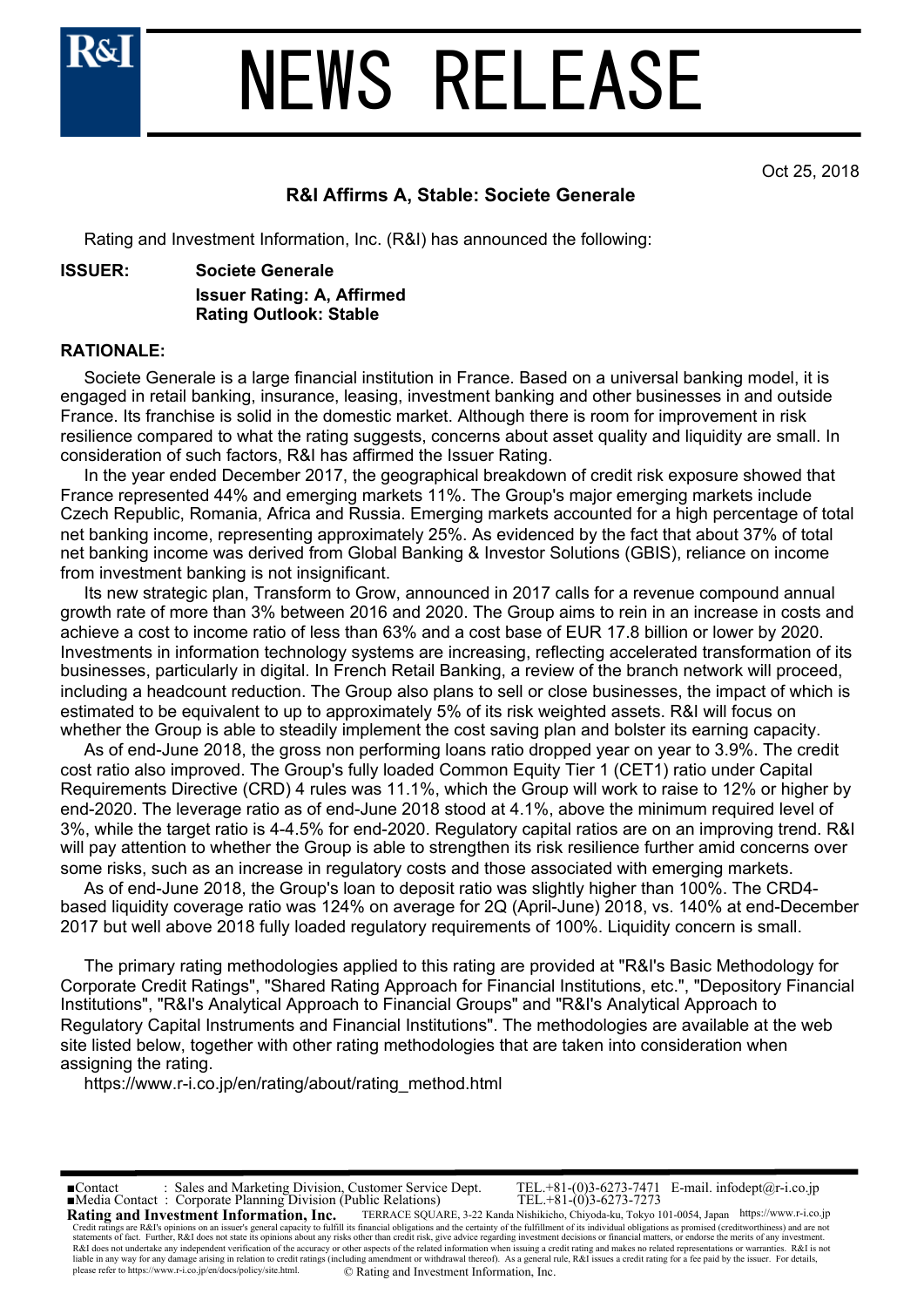

## NEWS RELEASE

### **R&I RATINGS:**

| <b>ISSUER:</b>                                   | <b>Societe Generale</b><br><b>Issuer Rating</b> |                      |                          |
|--------------------------------------------------|-------------------------------------------------|----------------------|--------------------------|
| <b>RATING:</b>                                   | A, Affirmed                                     |                      |                          |
| <b>RATING OUTLOOK:</b>                           | <b>Stable</b>                                   |                      |                          |
| Japanese Yen Callable Sub.<br><b>Bonds No.2</b>  | <b>Issue Date</b>                               | <b>Maturity Date</b> | <b>Issue Amount (mn)</b> |
|                                                  | Jun 12, 2015                                    | Jun 12, 2025         | <b>JPY 13,300</b>        |
| <b>RATING:</b>                                   | A-, Affirmed                                    |                      |                          |
| Japanese Yen Sub. Bonds No.1 Issue Date          |                                                 | <b>Maturity Date</b> | <b>Issue Amount (mn)</b> |
|                                                  | Jun 12, 2015                                    | Jun 12, 2025         | <b>JPY 27,800</b>        |
| <b>RATING:</b>                                   | A-, Affirmed                                    |                      |                          |
| Japanese Yen Sub. Flt. Rate<br><b>Bonds No.3</b> | <b>Issue Date</b>                               | <b>Maturity Date</b> | <b>Issue Amount (mn)</b> |
|                                                  | Jun 12, 2015                                    | Jun 12, 2025         | <b>JPY 2,500</b>         |
| <b>RATING:</b>                                   | A-, Affirmed                                    |                      |                          |
| <b>Japanese Yen Bonds No.7</b>                   | <b>Issue Date</b>                               | <b>Maturity Date</b> | <b>Issue Amount (mn)</b> |
|                                                  | Jun 03, 2016                                    | Jun 03, 2021         | <b>JPY 19,500</b>        |
| <b>RATING:</b>                                   | A, Affirmed                                     |                      |                          |
| Japanese Yen Bonds No.8                          | <b>Issue Date</b>                               | <b>Maturity Date</b> | <b>Issue Amount (mn)</b> |
|                                                  | Jun 03, 2016                                    | Jun 02, 2023         | JPY 53,700               |
| <b>RATING:</b>                                   | A, Affirmed                                     |                      |                          |
| Japanese Yen Callable Sub.<br><b>Bonds No.5</b>  | <b>Issue Date</b>                               | <b>Maturity Date</b> | <b>Issue Amount (mn)</b> |
|                                                  | Jun 03, 2016                                    | Jun 03, 2026         | <b>JPY 27,700</b>        |
| <b>RATING:</b>                                   | A-, Affirmed                                    |                      |                          |
| Japanese Yen Sub. Bonds No.4 Issue Date          |                                                 | <b>Maturity Date</b> | <b>Issue Amount (mn)</b> |
|                                                  | Jun 03, 2016                                    | Jun 03, 2026         | <b>JPY 15,000</b>        |
| <b>RATING:</b>                                   | A-, Affirmed                                    |                      |                          |